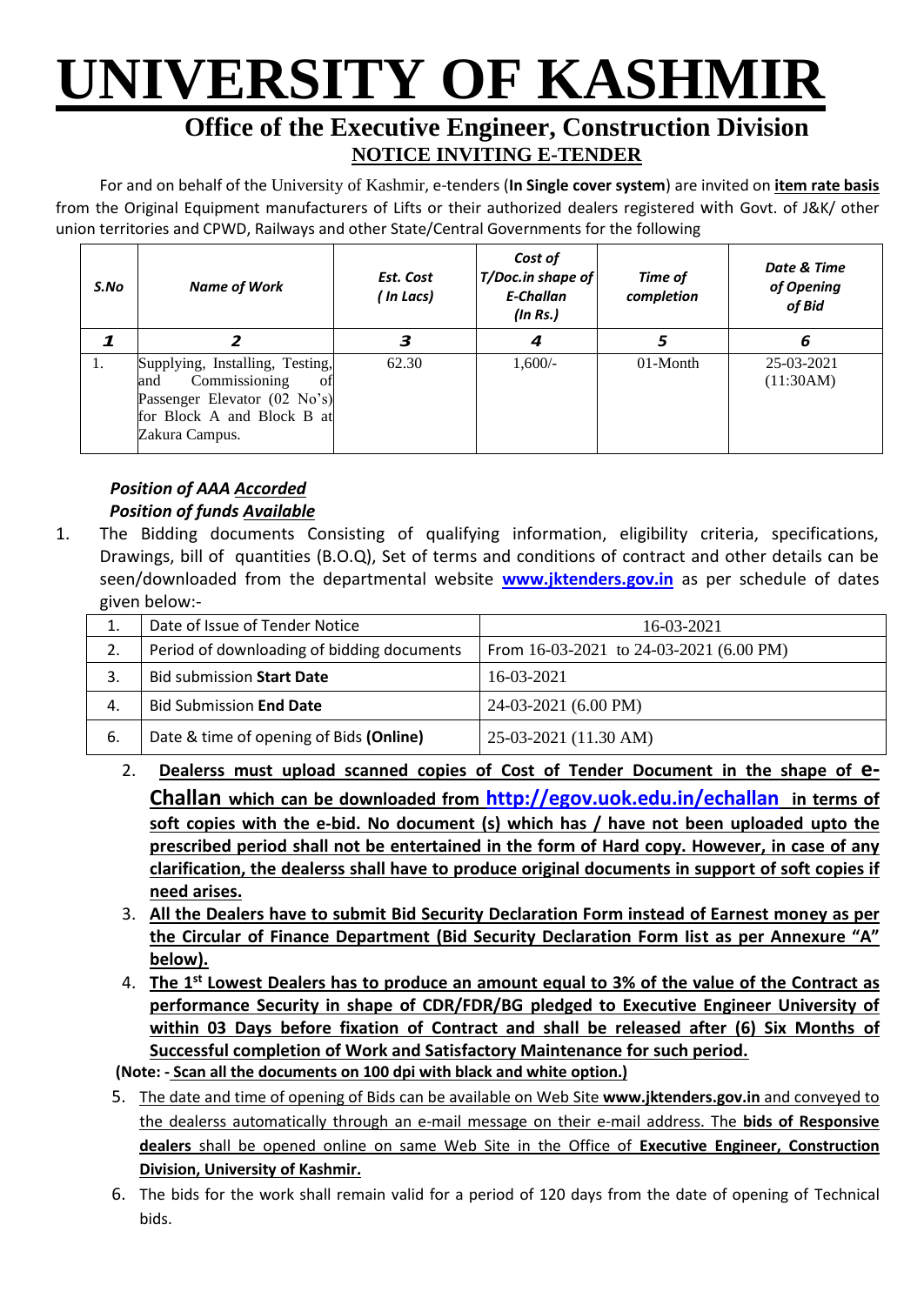#### **The earnest money shall be forfeited, If:-**

- a. Any dealers/ tenderer withdraw his bid/ tender during the period of bid validity or make any modifications in the terms and conditions of the bid.
- b. Failure of Successful dealers to furnish the required performance security within the specified time limit.
- c. Failure of Successful dealers to execute the agreement within 28 days after fixation of contract.
- 7. Instruction to dealers regarding e-tendering process.
- 7.1. Dealers are advised to download bid submission manual from the "Downloads" option as well as from "Dealers Manual Kit" on website [www.jktenders.gov.into](http://www.pmgsytendersjk.gov.into/) acquaint bid submission process.
- 7.2. To participate in bidding process, dealers have to get 'Digital Signature Certificate (DSC)' as per Information Technology Act-2000. Dealers can get digital certificate from any approved Vendor.
- 7.3. The dealers have to submit their bids online in electronic format with digital Signature. No bid will be accepted in physical form.
- 6.4. Bids will be opened online as per time schedule mentioned in Para-1.
- 6.5 The Department will not be responsible for delay in online submission due to any reasons.
- 8. Dealers are advised not to make any change in BOQ (Bill of Quantities) contents. In no case they should attempt to create similar BOQ manually. The BOQ downloaded should be used for filling the item rate inclusive of all taxes and it should be saved with the same name as it contains.
- 9. Price escalation and Taxes:- The unit rates and prices shall be quoted by the dealers entirely in Indian Rupees and the rates quoted shall be deemed to include price escalation and all taxes including CGST and SGST up to completion of the work, unless otherwise specified. Deduction on account of taxes shall be made from the bills of the contractor on gross amount of the bill as per the rates prevailing at the time of recovery.
- 10. Dealers are advised to use "My Documents" area in their user on e-Tendering portal to store such documents as are required.
- 11. In case of any specified project the relevant guidelines / standard bidding document shall be followed.
- 12. Instructions to Dealers (ITB)
- 12.1. All dealers shall upload the following information and documents along with qualification criteria / qualification information with their bids:-
- *a.* **Copies of original documents defining constitution/ legal status, place of registration and principal place of Business with up to date renewal. Certificate of original manufacturers of lifts from the concerned Department /Dealership Certificate of the company as per the make mentioned in the B.O.Q ).**
- 12.2. *Valid GSTIN Registration with latest clearance certificate/Acknowledgement receipt of GST return copy GST-3B and PAN Card.*
- 12.3. The dealers at his own responsibility and risk should visit and examine the site of work and its surroundings before submission of bid.
- 12.4. Non attendance of pre-bid meeting will not be cause of disqualification of the dealers.
- 12.5. All documents relating to the bid shall be in the English Language.
- 12.6. The Dealers shall have to use good quality approved materials at his own cost, no departmental supplies be made by the University
- 12.7. If the dealers does not quote rate for any item of the rate list/quantity schedule, cost of such item/ items shall be deemed to be part of the overall/total contract value. No rate shall be allowed for such item / items in the allotment of contract.
- 13. General Conditions of Contract:-
- 13.1. The date of start of the work shall be reckoned within one week from the date of issuance of LOI/Contract allotment as the case may be.
- 13.2. Penalty for delay in completion:-In case of delay in completion of work beyond stipulated period of completion, penalty of Rs. 2000/- per day but up to maximum of 10% of the total contract shall be imposed.
- 13.3. Time extension:-Suitable time extension shall be granted in case of increase in scope of work and in the event of delay beyond control of contractor to be determined by the department.
- 13.4. Advance Payments:-No mobilization advance/equipment advance shall be paid unless otherwise specified in the SBD.
- 13.5. Secured Advance:-No secured advance is admissible unless otherwise specified.
- 13.6. Retention Money: 10% shall be deducted from each running bill of the successful contractor which shall be released after virtual completion of work in all respects/when recommended.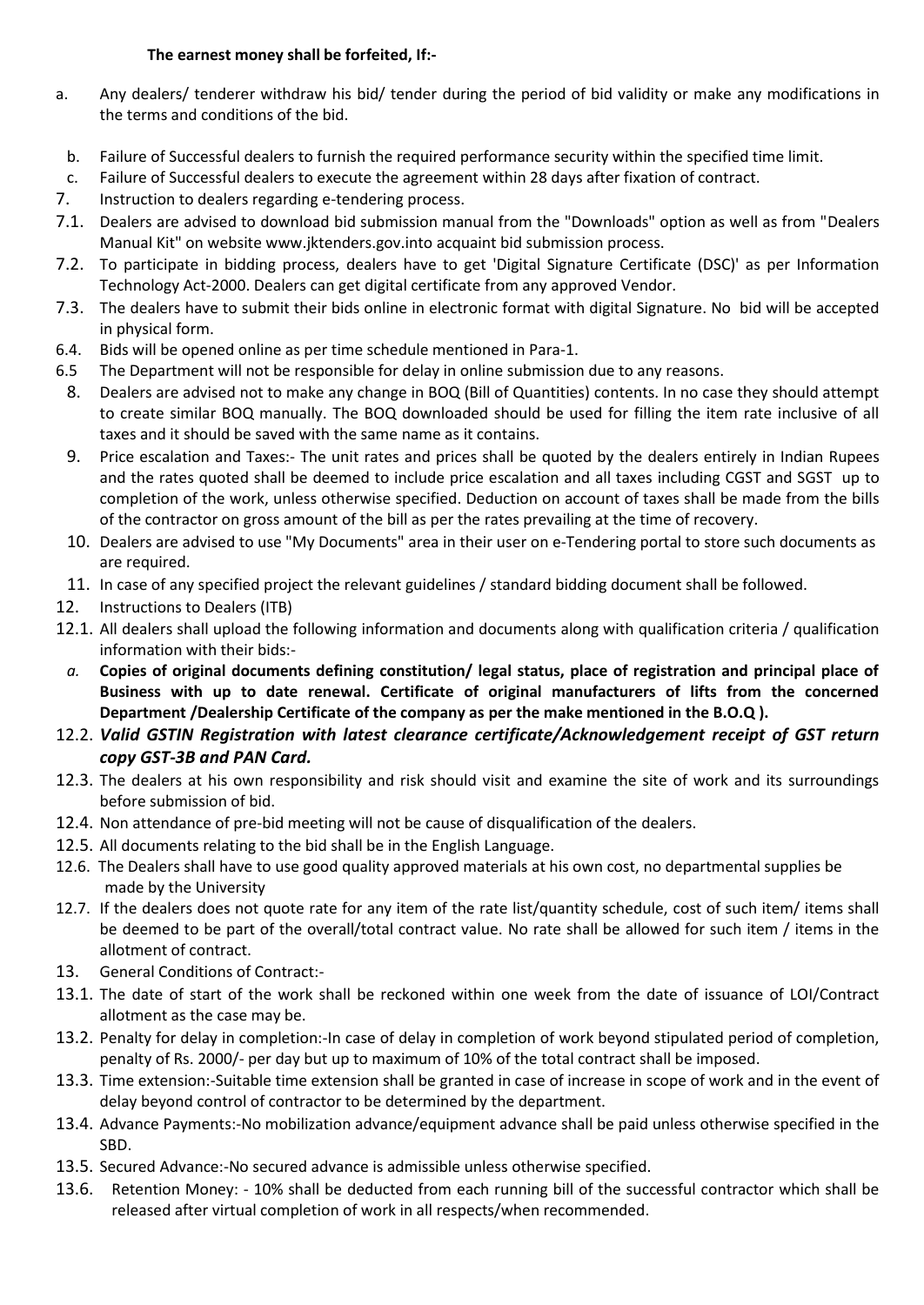- 13.7. Schedule of Payment:-The payment schedule shall be fixed after award of contract in favour of successful dealers, on the basis of availability of funds and value of work executed, shall be determined by the Engineer.
- 13.8. Amendment of bidding document:-Before the deadline for submission of bids the employer may modify the bidding documents by issuing Addenda.
- 13.9. The tender receiving authority reserves the right to accept or reject any tender or all tenders without assigning any reason thereof.
- 13.10. Restoration of work: On completion of contract the contractor shall be responsible to remove all un-used material and restore all work in its original position at his own cost.
- 13.11. Traffic regulations:-The contractor is bound to adhere to traffic regulations as is applicable from time to time and ensure arrangements of smooth regulation of traffic during execution of work.
- 13.12. Arbitration:- The arbitration shall be conducted in accordance with the arbitration procedure stated in the J&K conciliation and Arbitration Act No:-xxxv of 1997 issued vide SRO No:-403 vide Notification of J&K Govt., "Law Department" 11th December-1997.
- 13.13. Defective Liability period: The DLP shall be commenced from the date of certified completion of work and period shall be 6 months.
- 13.14. In case the agency fails to execute the work, the deposits in the shape of CDR shall be liable for forfeiture

besides initiating other punitive actions against the defaulter without serving any notice.

13.15. All Key Construction material shall have to be strictly as per prescribed specifications and approval of the Engineer In-charge.

The CDR shall be released after (6) six months from completion of the work and satisfactory maintenance for such period.

- 13.16. Failure on part of the contractor to fulfill his obligations of maintenance schedules shall result in forfeiture of the deposits held for this purpose as well as the CDR for this work.
- 13.17. Safety: The contractor shall be responsible for safety of all activities at site of work.
- 13.18. Discoveries: Anything of historical or other interest or of significant value unexpectedly discovered on the site shall be the property of University.
- 13.19. Tests:-The contractor shall be solely responsible for carrying out the mandatory tests required for the quality control at his own cost (if applicable).
- 13.20. Termination: The employer may terminate the contract if the contractor causes a fundamental breach of the contract.
- 13.21. Fundamental breach of contract will include:
	- **a.** Continuous stoppage of Work for a period of 30 days without authorization of Engineer in-charge.
	- **b.** Contractor is declared bankrupt.
	- **c.** Any evidence of involvement of contractor in corrupt practices.
- **d.** If the contractor indulges in willful disregard of the quality control measures put in place by the department.
- **e.** Contractor delays the completion of work beyond stipulated time of completion.
- **f.** Pursuant to the process of termination of defaulted contract, the employer reserves the right to invite fresh tender for the balance work at the risk and cost of defaulting contractor.
- **g.** If in case contractor failed to start /complete the work, within the stipulated time period, his CDR/Earnest Money shall be forfeited after termination of the contract. Besides, defaulting contractor shall be debarred from taking works in R&B Department at least for one year.

13.22. Major Labor Laws applicable to establishment engaged in building and other construction Work:-

- a. Workmen compensation act 1923.
- b. Payment of Gratuity Act 1972.
- c. Employees P.F. and Miscellaneous Provision Act 1952.
- d. Maternity Benefits Act 1951.
- e. Contract Labor (Regulation & Abolition) Act 1970.
- f. Minimum Wages Act 1948.
- g. Payment of Wages Act 1936.
- h. Equal remuneration Act 1979.
- i. Payment of bonus Act 1965.
- j. Industrial disputes Act 1947.
- k. Industrial employment standing orders Act 1946.
- l. Trade Union Act 1926.
- m. Child Labor (Prohibition & Regulation) Act 1986.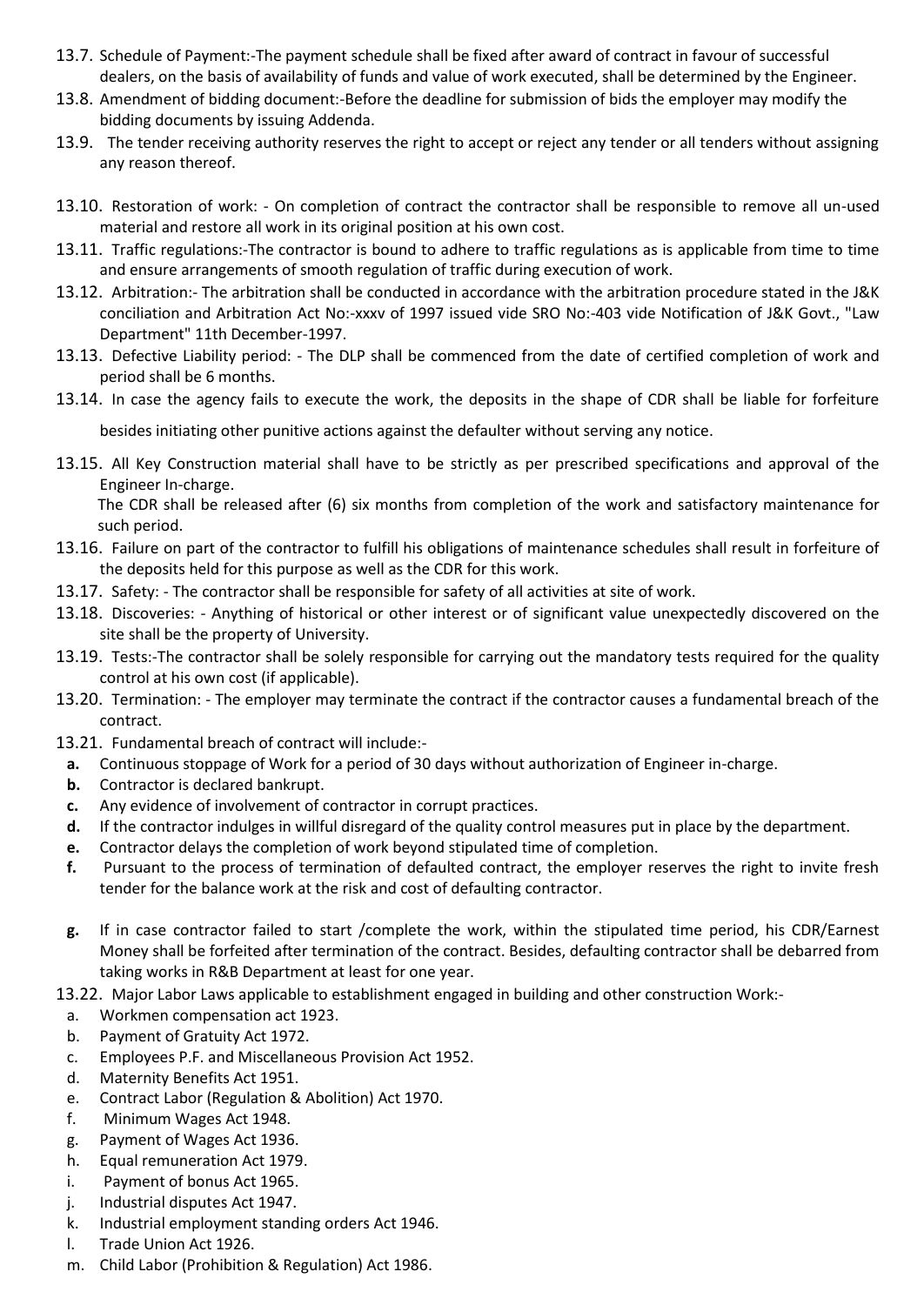- n. Inter State Migrant workmen's (Regulation of employment & Conditions of service)Act 1979.
- o. The Building and other Construction workers (Regulation of employment and Condition of service) Act 1996 and the Census Act of 1996.
- p. Factories Act 1948.
- q. Compliance with Labor Regulation Laws of J&K State.
- 13.23. Specification/Quality Control: -All items of works shall confirm to specifications as per IRC/ MORTH/ NBO/ CPWD/ SSR/ Any other prescribed specifications and quantities may vary  $\pm$  10% to the estimated quantities.
- 13.24. Insurance:- Insurance cover to Labor / Machinery / Work / Plant material / Equipment by the contractor shall be mandatory.
- 13.25. Laws Governing the Contract:-The contract shall be governed by Laws of the land.
- 13.26. Court's Jurisdiction:-In case of any disputes/differences between contractor and Department the jurisdiction shall be J&K State.
- 13.27. Time Extension:
	- a. The work is to be completed within the time limit specified in the NIT and the time of completion will also increase / decrease in proportion with additional / deleted quantum of work depending upon the actual quantum of work.
	- b. Request for extension of time shall be made by the contractor in writing not later than fifteen days of happening of the event causing delay. The contractor shall also indicate in such a request the period for which extension is desired.
	- c. Abnormal /bad weather or Serious loss or damage by fire or Civil commotion, strike or lockout (other than among the labour engaged by the contractor) affecting any or the trades employed on the work, or Non availability of departmental stores. Any other cause which in the absolute discretion of the accepting authority is beyond the contractor's desire.
	- d. On contractor's representation based on the grounds as detailed above the time for completion of the work may be extended by a period considered reasonable by the Department.
- e. Extension of time shall be also admissible in the event of temporary suspension of work.
- 14. The tender / bid is liable to rejection if it does not fulfill the requirements as laid down in NIT.
- 15. All other terms conditions are as per PWD Form 25 (Double agreement Form)

Executive Engineer

NIT No: - F (E.Tend) (UCD) KU/ 64/20 DATED: -10-03-2021.

Copy to the: -

- 1. Director, IT & SS for information .He is requested to upload the main tender notice on the University Web site for wide publicity.
- 2. Deputy/Assistant Registrar (Accounts/Dev) for information.
- 3. P.S. to Registrar for information of the Registrar.
- 4. Head draftsman for information.
- 5. President J&K Constructional Contractors Association, Sheikh Bagh, Srinagar for information.
- 6. Notice board.
- 7. File